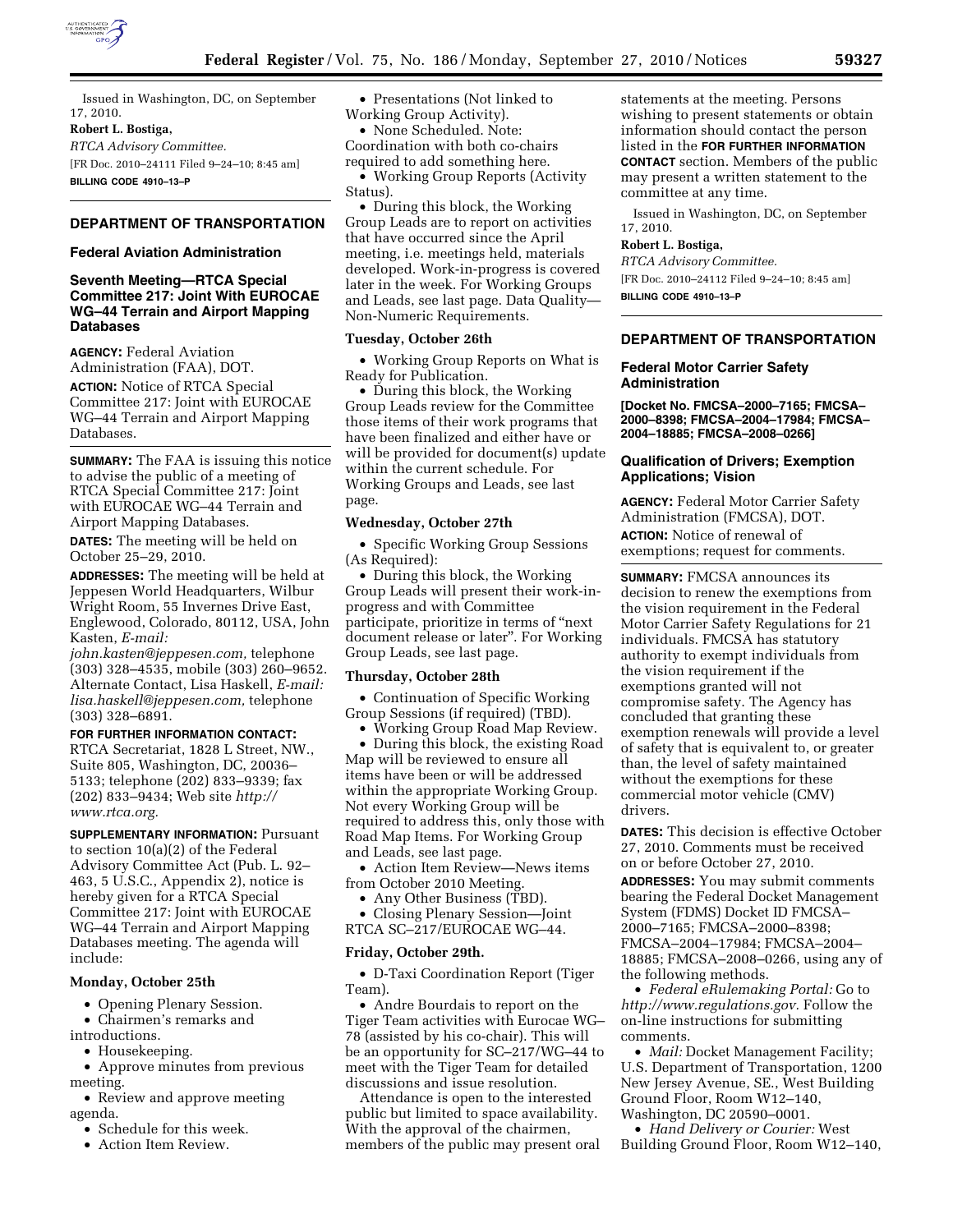1200 New Jersey Avenue, SE., Washington, DC, between 9 a.m. and 5 p.m., Monday through Friday, except Federal Holidays.

 $\bullet$  *Fax:* 1–202–493–2251.

*Instructions:* Each submission must include the Agency name and the docket number for this notice. Note that DOT posts all comments received without change to *[http://](http://www.regulations.gov) [www.regulations.gov,](http://www.regulations.gov)* including any personal information included in a comment. Please see the Privacy Act heading below.

*Docket:* For access to the docket to read background documents or comments, go to *[http://](http://www.regulations.gov) [www.regulations.gov](http://www.regulations.gov)* at any time or Room W12–140 on the ground level of the West Building, 1200 New Jersey Avenue, SE., Washington, DC, between 9 a.m. and 5 p.m., Monday through Friday, except Federal holidays. The Federal Docket Management System (FDMS) is available 24 hours each day, 365 days each year. If you want acknowledgment that we received your comments, please include a selfaddressed, stamped envelope or postcard or print the acknowledgement page that appears after submitting comments on-line.

*Privacy Act:* Anyone may search the electronic form of all comments received into any of our dockets by the name of the individual submitting the comment (or of the person signing the comment, if submitted on behalf of an association, business, labor union, etc.). You may review DOT's Privacy Act Statement for the FDMS published in the **Federal Register** on January 17, 2008 (73 FR 3316), or you may visit *[http://edocket.access.gpo.gov/2008/pdf/](http://edocket.access.gpo.gov/2008/pdf/E8-785.pdf) [E8-785.pdf.](http://edocket.access.gpo.gov/2008/pdf/E8-785.pdf)* 

**FOR FURTHER INFORMATION CONTACT:** Dr. Mary D. Gunnels, Director, Medical Programs, (202) 366–4001, *[fmcsamedical@dot.gov,](mailto:fmcsamedical@dot.gov)* FMCSA, Department of Transportation, 1200 New Jersey Avenue, SE., Room W64– 224, Washington, DC 20590–0001. Office hours are from 8:30 a.m. to 5 p.m. Monday through Friday, except Federal holidays.

### **SUPPLEMENTARY INFORMATION:**

#### **Background**

Under 49 U.S.C. 31136(e) and 31315, FMCSA may renew an exemption from the vision requirements in 49 CFR 391.41(b)(10), which applies to drivers of CMVs in interstate commerce, for a two-year period if it finds ''such exemption would likely achieve a level of safety that is equivalent to, or greater than, the level that would be achieved absent such exemption.'' The procedures for requesting an exemption (including renewals) are set out in 49 CFR part 381.

#### **Exemption Decision**

This notice addresses 21 individuals who have requested renewal of their exemptions in accordance with FMCSA procedures. FMCSA has evaluated these 21 applications for renewal on their merits and decided to extend each exemption for a renewable two-year period. They are: Paul G. Albrecht Elijah A. Allen, Jr. David W. Brown Monty G. Calderon Awilda S. Colon David M. Hagadorn Zane G. Harvey, Jr.

Jeffrey M. Keyser Donnie A. Kildow Daniel A. McNabb David G. Meyers Thomas L. Oglesby Michael J. Paul Russell A. Payne Rodney M. Pegg Raymond E. Peterson Zbigniew P. Pietranik John C. Rodriguez Terrance L. Trautman Charles E. Wood Joseph F. Wood

The exemptions are extended subject to the following conditions: (1) That each individual has a physical examination every year (a) by an ophthalmologist or optometrist who attests that the vision in the better eye continues to meet the standard in 49 CFR 391.41(b)(10), and (b) by a medical examiner who attests that the individual is otherwise physically qualified under 49 CFR 391.41; (2) that each individual provides a copy of the ophthalmologist's or optometrist's report to the medical examiner at the time of the annual medical examination; and (3) that each individual provide a copy of the annual medical certification to the employer for retention in the driver's qualification file and retains a copy of the certification on his/her person while driving for presentation to a duly authorized Federal, State, or local enforcement official. Each exemption will be valid for two years unless rescinded earlier by FMCSA. The exemption will be rescinded if: (1) The person fails to comply with the terms and conditions of the exemption; (2) the exemption has resulted in a lower level of safety than was maintained before it was granted; or (3) continuation of the exemption would not be consistent with the goals and objectives of 49 U.S.C. 31136(e) and 31315.

# **Basis for Renewing Exemptions**

Under 49 U.S.C. 31315(b)(1), an exemption may be granted for no longer than two years from its approval date and may be renewed upon application for additional two-year periods. In accordance with 49 U.S.C. 31136(e) and 31315, each of the 21 applicants has satisfied the entry conditions for obtaining an exemption from the vision requirements (65 FR 33406; 65 FR 57234; 67 FR 57266; 69 FR 52741; 71 FR 53489; 73 FR 61925; 65 FR 78256; 66 FR 16311; 69 FR 33997; 69 FR 61292; 71 FR 55820; 69 FR 53493; 69 FR 62742; 71 FR 62148; 73 FR 51689; 73 FR 63047). Each of these 21 applicants has requested renewal of the exemption and has submitted evidence showing that the vision in the better eye continues to meet the standard specified at 49 CFR 391.41(b)(10) and that the vision impairment is stable. In addition, a review of each record of safety while driving with the respective vision deficiencies over the past two years indicates each applicant continues to meet the vision exemption standards. These factors provide an adequate basis for predicting each driver's ability to continue to drive safely in interstate commerce. Therefore, FMCSA concludes that extending the exemption for each renewal applicant for a period of two years is likely to achieve a level of safety equal to that existing without the exemption.

#### **Request for Comments**

FMCSA will review comments received at any time concerning a particular driver's safety record and determine if the continuation of the exemption is consistent with the requirements at 49 U.S.C. 31136(e) and 31315. However, FMCSA requests that interested parties with specific data concerning the safety records of these drivers submit comments by October 27, 2010.

FMCSA believes that the requirements for a renewal of an exemption under 49 U.S.C. 31136(e) and 31315 can be satisfied by initially granting the renewal and then requesting and evaluating, if needed, subsequent comments submitted by interested parties. As indicated above, the Agency previously published notices of final disposition announcing its decision to exempt these 21 individuals from the vision requirement in 49 CFR 391.41(b)(10). The final decision to grant an exemption to each of these individuals was made on the merits of each case and made only after careful consideration of the comments received to its notices of applications.